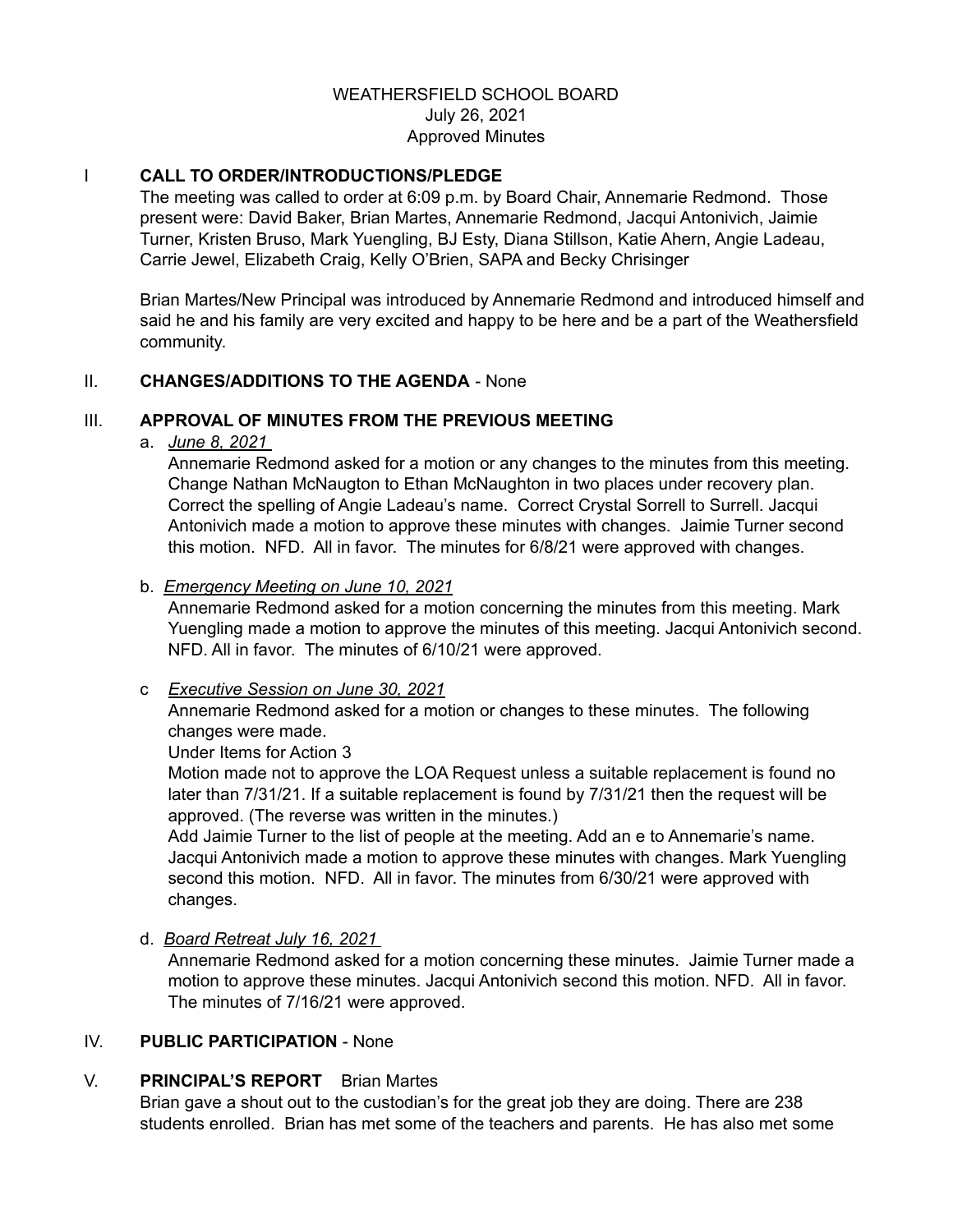students at the Summer Academy. They made a job offer for a position but the applicant got a job closer to where they now live.

## VI. **SUPERINTENDENT'S REPORT** David Baker

COVID Update: David Baker is staying up to date with announcements concerning COVID protocols for this school year. David is anticipating that there will be a mask requirement for indoor activities at school.

David wanted to give hats off to Katie Ahern and the Summer Academy. Katie says it is going very well. There have been 113 students per day with the high school. David said the summer program was a part of the recovery plan.

Angie Ladeau talked about the recovery plan. Quite a few surveys have been completed in regards to the recovery plan. Mental health is at the top of the list for both students and adults.

There was an administrators' retreat and one item they discussed was keeping track of the recovery fund spending. All new principals to the state of Vermont have to be assigned a mentor and Christine Bourne will be Brian Martes' mentor.

## VII. **ITEMS FOR DISCUSSION**

#### a. *Welcome Back Barbecue*

There was discussion about the welcome back barbecue to welcome back students and welcome Brian Martes to the school. David Baker said it would need to be outside and mentioned that Craig Locarno is always good about providing food for these occasions.

After discussion, there will be a short ESSER funds presentation but the main part of the event will be eating and meeting Brian Martes. David suggested not having it the first day of school so dates were discussed. It was decided to have it on 8/26/21 on a Thursday and have Friday as a rain date. It will start at 5:30PM. This event will be communicated to the community in various ways.

## b. *Athletic Update*

There are a limited number of students signed up at this time. A decision on whether there are enough students signed up will hopefully be made before school begins on 9/7/21.

c. New Hire - No new hires to report at this time.

## VIII. **ITEMS FOR DISCUSSION** - NONE

# IX. **SETTING THE NEXT AGENDA**

- a. Financial Update Ed Connors and Discuss Budget Process (BAC)
- b. COVID Update
- c. School Update
- d. New Hires

#### *Radar List*

- Teacher/Staff Recognition Brian Martes will take the lead on this.
- School and Town Working Together Will approach the Select Board and possibly attend a meeting soon.
- Middle School Model